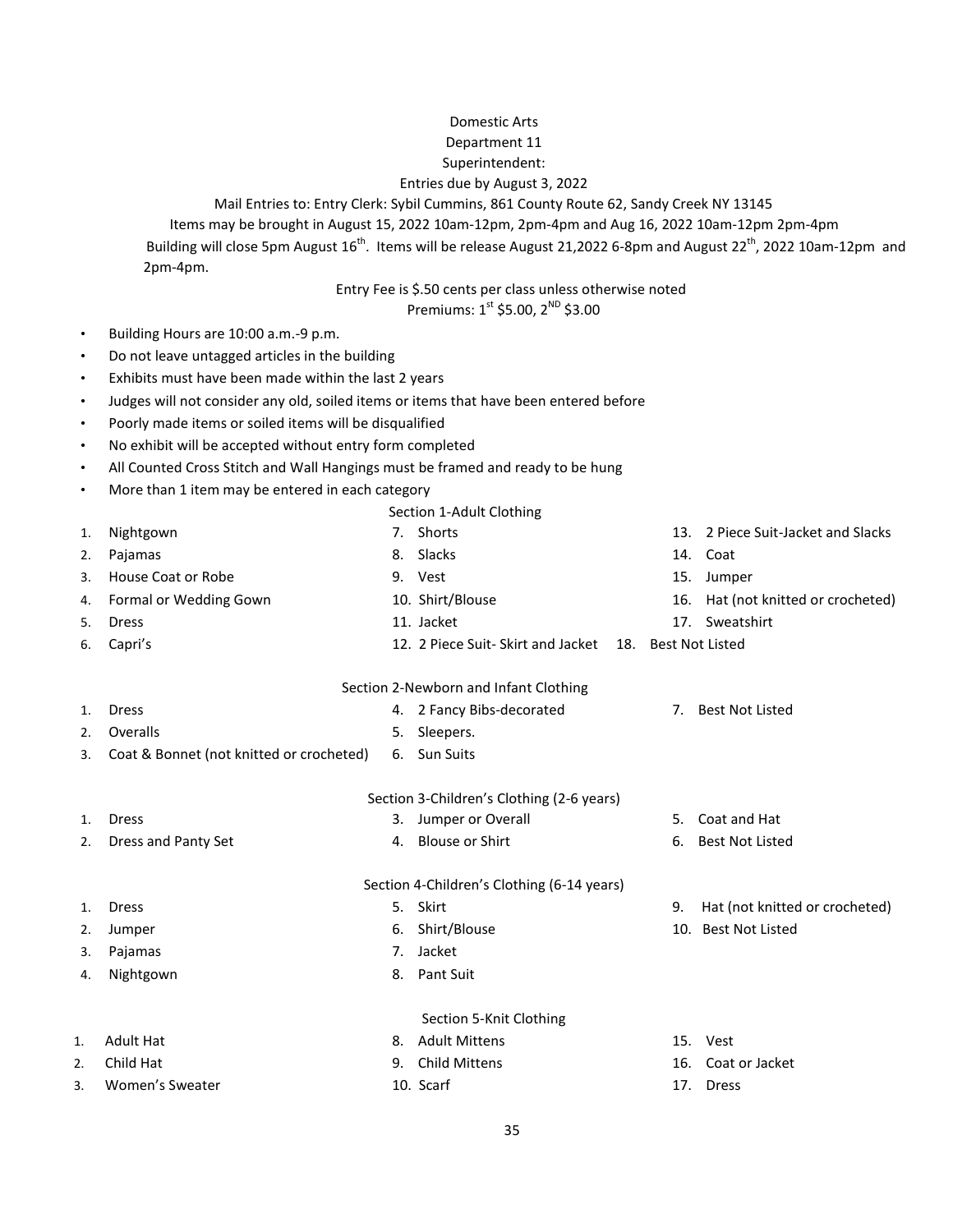| 4. | Men's Sweater                                                          | 11. Adult Slippers                              |                       | 18. Poncho                         |
|----|------------------------------------------------------------------------|-------------------------------------------------|-----------------------|------------------------------------|
| 5. | Child's Sweater                                                        | 12. Child Slippers                              |                       | 19. Shawl                          |
|    | 6. 3 piece Baby Set                                                    | 13. Adult Socks                                 |                       | 20. Best Not Listed                |
|    | 7. 7Gloves                                                             | 14. Child Socks                                 |                       |                                    |
|    |                                                                        | Section 6 - Crocheted Clothing                  |                       |                                    |
|    | 1. Adult Hat                                                           | 8. Gloves                                       | 15. Dress             |                                    |
|    | 2. Childs Hat                                                          | 9. 3 Piece baby suit                            | 16. Poncho            |                                    |
|    | 3. Women's Sweater                                                     | 10. Scarf                                       | 17. Vest              |                                    |
|    | 4. Men's sweater                                                       | 11. Socks                                       | 18. Hooded Scarf      |                                    |
|    | 5. Child's Sweater                                                     | 12.Flip Flops                                   | 19. Shawls            |                                    |
|    | 6. Adult Mittens                                                       | 13.Sole Slipper                                 | 20. Best Not Listed   |                                    |
|    | 7. Child Mittens                                                       | 14. Slipper                                     |                       |                                    |
|    |                                                                        | Section 7- Miscelleous Baby Knits and Crocheted |                       |                                    |
|    | 1. Crocheted Blanket                                                   | 3. Crocheted Pillow                             |                       | 5. Shark/ Mermaid tails or Cocoons |
|    | 2. Knitted Braclet                                                     | 4. Knitted Pillow                               | 6. Best Not Listed    |                                    |
|    |                                                                        | Section 8- Miscellaneous Needlework             |                       |                                    |
|    | 1. 3 piece set Knitted or crocheted                                    | 6. Crewel Picture Frame to hang                 | 11. Pin Cushion       |                                    |
|    | 2. 3 Piece Vanity set knitted or crocheted 7. Kitchen Ap0pliance Cover |                                                 | 12.Lap Rope           |                                    |
|    | 3. Best Kitchen Novelty                                                | 8. Latch hook Wall Hanging                      | 13.Door Stop          |                                    |
|    | 4. Embroidered picture framed to hang 9. Kitchen Appliance Cover       |                                                 |                       | 14. Embroidered Sampler Framed     |
|    | 5. Needlepoint picture framed to hang 10. 2 Hot Dish Mats              |                                                 | 15. Best Not Listed   |                                    |
|    |                                                                        | Section 9- Towels & Dresser Scarf               |                       |                                    |
|    | 1. Crocheted Edge Towel                                                | 5. Liquid Embroidered Towel                     |                       | 9. Liquid Embroidered Scarf        |
|    | 2 Cross Stitch Towel                                                   | 6. Crocheted Dresser Scarf                      |                       | 10. Embroidered Color Scarf        |
|    | 3. Hand made embroidered towel                                         | 7. Crocheted edge dresser scarf                 | 11. Best Not Listed   |                                    |
|    | 4. Machine Made Embroidered Towel 8. Cross Stitch Dresser Scarf        |                                                 |                       |                                    |
|    |                                                                        | Section 10-Tableclothes, Doilies and Placements |                       |                                    |
|    | 1. Embroidered Table Cloth                                             | 6. Set of 4 Placemats Crocheted                 | 11. Quilted Placemats |                                    |
|    | 2. Tablecloth Liquid Embroidered                                       | 7. Crochet Doilies                              | 12.Table Runner       |                                    |
|    | 3. Crocheted Table Cloth                                               | 8. Liquid Embroidered Doilies                   | 13. Best not Listed   |                                    |
|    | 4. Table Runner                                                        | 9. Embroidered Doilies                          |                       |                                    |
|    | 5. Set of 4 placemats                                                  | 10. Crocheted Edge Doilies                      |                       |                                    |
|    |                                                                        | Section 11- Rugs                                |                       |                                    |
|    | 1. Braided Rug                                                         | 3. Latch hook rug                               | 5. Crocheted rug      |                                    |
|    | 2. hooked rug                                                          | 4. Latch hook original Design                   | 6. Best not listed    |                                    |
|    |                                                                        | 36                                              |                       |                                    |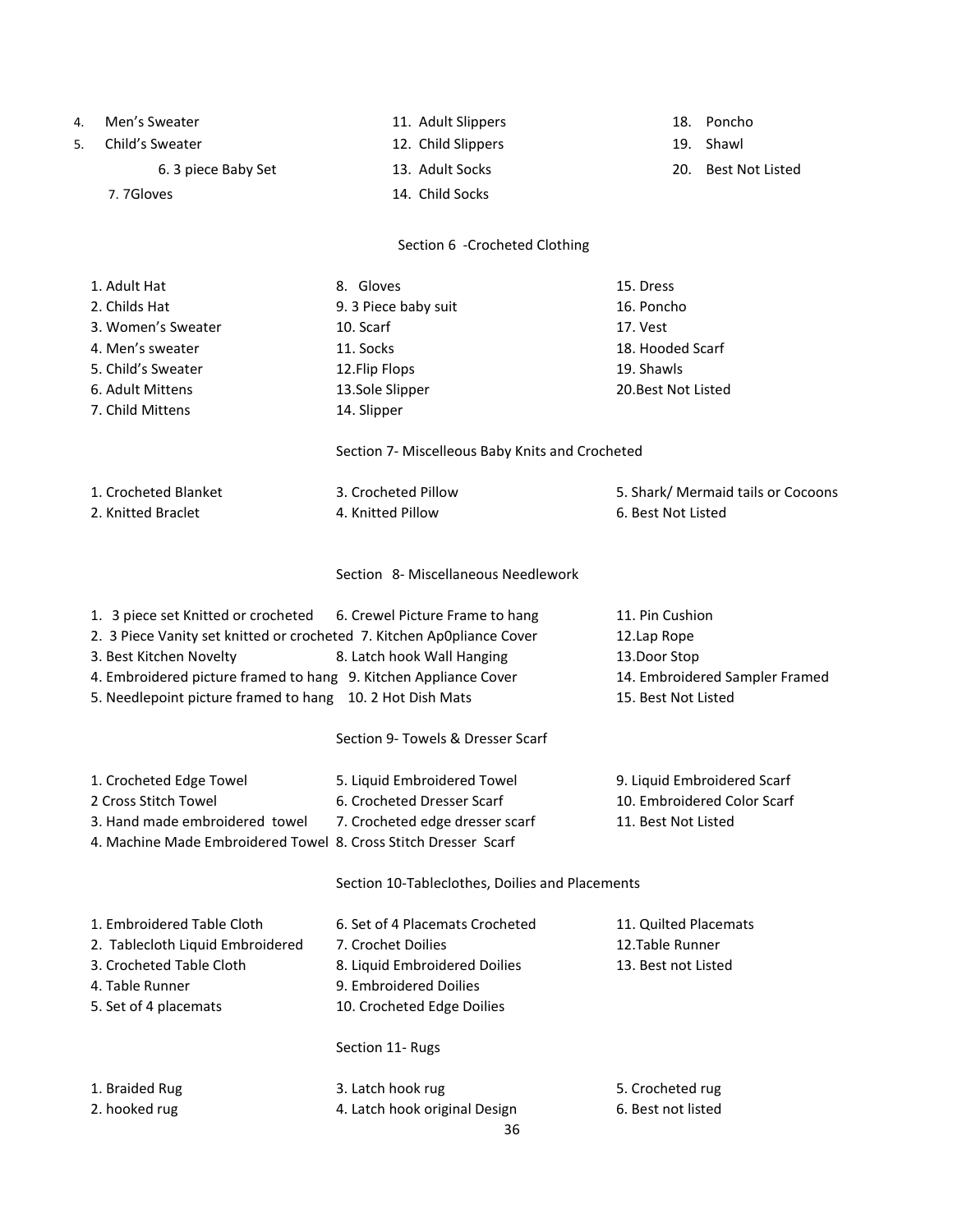|                                                                                                                                                                            |               | Entry Fee \$1.00                                                                                                                                          | Section 12- Handmade bedspreads and Afgfan<br>Premium: 1st \$8.00 2 <sup>nd</sup> \$2.00 |                                                           |                                             |                                              |
|----------------------------------------------------------------------------------------------------------------------------------------------------------------------------|---------------|-----------------------------------------------------------------------------------------------------------------------------------------------------------|------------------------------------------------------------------------------------------|-----------------------------------------------------------|---------------------------------------------|----------------------------------------------|
| 1. Crocheted bedspread                                                                                                                                                     |               | 5. Woven Afghan                                                                                                                                           |                                                                                          |                                                           | 9. Cable Stitch Afghan                      |                                              |
| 2. Knitted bedspread                                                                                                                                                       |               | 6. Afghan Stitch                                                                                                                                          |                                                                                          |                                                           | 10. Best Not Listed Afghan                  |                                              |
| 3. Crocheted Afghan                                                                                                                                                        |               | 7. Embroidered Afghan                                                                                                                                     |                                                                                          |                                                           |                                             |                                              |
| 4. Knitted Afghan                                                                                                                                                          |               | 8. Granny Smith Afghan                                                                                                                                    |                                                                                          |                                                           |                                             |                                              |
|                                                                                                                                                                            |               | Section 13- Pillowcases                                                                                                                                   |                                                                                          |                                                           |                                             |                                              |
| 1. Hand made embroidered pillowcases                                                                                                                                       |               |                                                                                                                                                           | 4. Pillowcase - Trimmed                                                                  |                                                           | 7. Best not listed                          |                                              |
| 2. Machine made Embroidered Pillowcases                                                                                                                                    |               | 5. Pillowcase -tatted trimmed                                                                                                                             |                                                                                          |                                                           |                                             |                                              |
| 3. Liquid Embroidered Pillowcase                                                                                                                                           |               |                                                                                                                                                           | 6. Pillowcase - Applique                                                                 |                                                           |                                             |                                              |
|                                                                                                                                                                            |               | Section 14- Pillows                                                                                                                                       |                                                                                          |                                                           |                                             |                                              |
| 1. Sofa Pillow- Applique                                                                                                                                                   |               |                                                                                                                                                           | 5. Sofa Pillow- Quilted                                                                  |                                                           | 9. Crocheted                                |                                              |
| 2. Sofa Pillow -Needlepoint                                                                                                                                                |               |                                                                                                                                                           | 6. Patchwork- Pillow                                                                     |                                                           | 11. Best not listed                         |                                              |
| 3. Sofa Pillow-Punch Work                                                                                                                                                  |               |                                                                                                                                                           | 7. Granny Square                                                                         |                                                           |                                             |                                              |
| 4. Sofa Pillow-Novelty                                                                                                                                                     |               | 8. Knit Pillow                                                                                                                                            |                                                                                          |                                                           |                                             |                                              |
|                                                                                                                                                                            |               | Section 15- Plastic Canvas                                                                                                                                |                                                                                          |                                                           |                                             |                                              |
| 1. Kitchen wall hanging                                                                                                                                                    |               |                                                                                                                                                           | 4. Set of 6 Doll House Items                                                             |                                                           | 7. Novelty                                  |                                              |
| 2. Set of 6 Magnets                                                                                                                                                        |               | 5. Waste Basket                                                                                                                                           |                                                                                          |                                                           | 8. Best of Original Design                  |                                              |
| 3. 3 Napkin Holders                                                                                                                                                        | 6. Tissue Box |                                                                                                                                                           |                                                                                          |                                                           | 9. Best Not Listed                          |                                              |
|                                                                                                                                                                            |               |                                                                                                                                                           | Section 16 - Scrap Booking/ Scrafting                                                    |                                                           |                                             |                                              |
| 1. Traditional picture in a book or album<br>2. Enhanced: Use of sticker in book or album<br>3. All Occasion Cards: Decorated or Stenciled                                 |               |                                                                                                                                                           | 4. Decorated use braids, ribbons or 3D<br>5. Best Not Listed                             |                                                           |                                             |                                              |
|                                                                                                                                                                            |               | Section 17 - Leather Crafts                                                                                                                               |                                                                                          |                                                           |                                             |                                              |
| 1. Leather Mens wallet-Plain or stamped<br>2. Hand toolded Men's wallet<br>3. Hand tooled Womens Wallet<br>4. Leather Belt-plain or stamped<br>5. Hand tooled Leather Belt |               | 7. Hand tooled Leather Handbag<br>8. Child's Handbag<br>9. Miscellaneous item of leather<br>10. Handmade Moccasins<br>11. Handmade Leather Coat or Jacket |                                                                                          | 13. Guitar strap<br>14. Ladies Bag<br>15. Best not listed |                                             |                                              |
| 6. Leather Handmade - Plain or Stamped                                                                                                                                     |               | 12. Handmade leather hat                                                                                                                                  |                                                                                          |                                                           |                                             |                                              |
|                                                                                                                                                                            |               | Section 18-Quilts                                                                                                                                         |                                                                                          |                                                           |                                             |                                              |
|                                                                                                                                                                            |               | Entry Fee \$2.00                                                                                                                                          | Premium: $1^{st}$ \$10.00 $2^{nd}$ \$8.00 Best of Show Ribbon                            |                                                           |                                             |                                              |
| 1. Light cotton tied                                                                                                                                                       |               |                                                                                                                                                           | 22. Dresden Quilted Machine Pieced                                                       |                                                           | 43. Traditional Pattern-Quilted Hand Pieced |                                              |
| 2. Light / cotton-Quilted Hand Pieced                                                                                                                                      |               | 23. Grandmas Fan Tied                                                                                                                                     |                                                                                          |                                                           |                                             | 44. Traditional Pattern quilt machine pieced |
| 3. Light cotton-quilted machine pieced                                                                                                                                     |               |                                                                                                                                                           | 24. Grandmothers fan quilted hand pieced                                                 |                                                           | 45. Original Pattern - tied                 |                                              |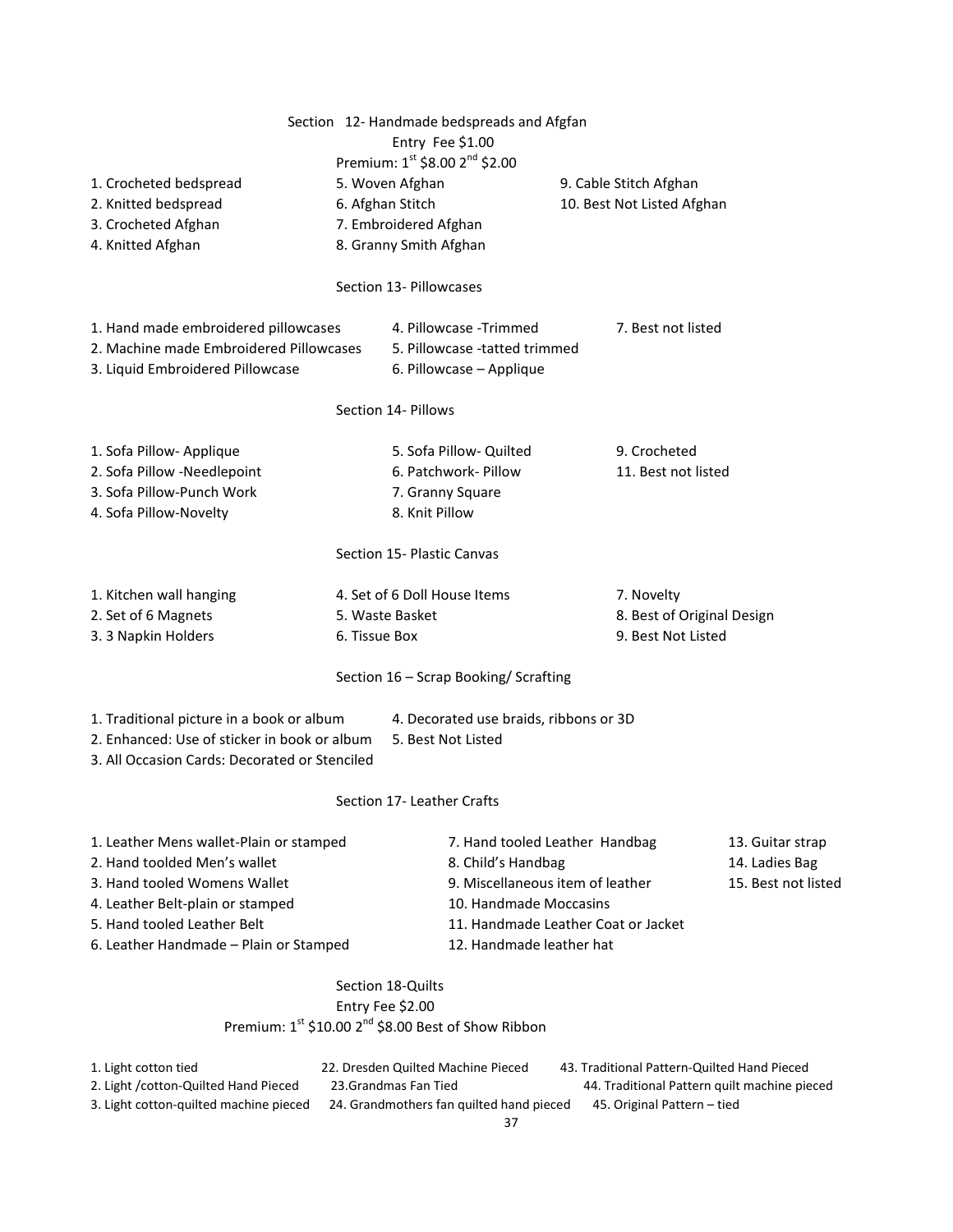4. Dark Cotton Quilted hand piece 25. Grandmothers fan quilted machine pieced 46. Original Pattern – Machine Pieced 5. Dark Cotton Quilted machine Pieced 26.Grandma's Flower Garden-Tied 47. Original Pattern Quilted Machine pieced6 6. Applique-Quilt-Tied 27. Grandma's Flower Garden-hand pieced 48. Crib Quilt-Tied 7. Applique Quilt-Quilted Hand Pieced 28. Grandma's flower Garden-machine pieced 49. Crib Quilt-Quilted Hand Pieced 8. Applique Quilt Quilted Machine pieced 29. Double Wedding Ring-tied 50.Crib Quilt-Quilted Machine Pieced 9. Sample Tied 30. Double Wedding Ring-Hand pieced 51. Crazy Quilt 10. Sampler Quilted hand Pieced 31. Double Wedding Ring-machine pieced 52. Machine Quilt by professional 11. Sample-Quilted machine pieced 32. Embroidered Quilt-tied 53. Hand Made Quilt by professional 12. Star Pattern Tied 33. Embroidered Quilt Hand pieced 54. Machine A[pplique-Quilted 13. Star Pattern Quilted hand pieced 34. Embroidered Quilt Quilted 55. Cathedral Window-Quilted 14. Str Pattern Quilted Pieced 35. Antique Quilt Tied 56. Fabric painted Quilt 15. Log Cabin Tied 36. Antique Quilt Hand pieced 57.Quilt with Counted cross stitch 16. Log cabin Quilted hand pieced 37. Antique Quilt Quilted 58. My first Quilt hand pieced 17. Quilted wall hanging hand pieced 38. Traditional Pattern -tied 59. My first Quilt machined pieced 18. Quilted wall hanging machine pieced 39. Quilted hoop picture 60.Paper piecing 19. Applique wall hanging hand pieced 40. Quilted Clothing 612. Best not listed 20. Applique wall hanging machine pieced 41. Quilt from kit Section 19- Cross Stitch Entry Fee Fee \$.50 Premium:  $1^{st}$  \$5.00  $2^{nd}$  \$3.00 1. 11 count picture item under 10" 19. 14 count pillow 37. 18 count baby items 2. 11 count picture item over 10" 20. 14 count best not listed 38. 18 count tablecloth, dollies, etc 3. 11 count wall item 21. 16 count picture under 10" 39. 18 count pillows 4. 11 count kitchen item 22. 16 count picture over 10" 40. 18 count best not listed 5. 11 count Bedroom item 23. 16 count wall hanging 41. 22 count picture item under 10" 6. 11 count clothing item adult/ Child 24. 16 count kitchen item 42. 22 count picture item over 10"

7. 11 count pillow 25. 16 count bedroom item 43. 22 count wall item 8. 11 count tablecloths, doilies, etc 26.16 count clothing item Adult/ Child 44. 22 count kitchen item 9. 11 count pillow 27. 16 count baby item 45.22 count bedroom item 10. 11 count Best not listed 28. 16 count tablecloth, doilies, etc 46. 22 count clothing item Adult/ child 11. 14 count picture item under 10" 29. 16 count pillows 47. 22 count baby item 12. 14 count picture item over 10" 30. 16 count best not listed 48. 22 count Tablecloth, Doilies, etc 13. 14 count wall hanging 31. 18 count picture item under10" 49. 22 count pillow 14. 14 count kitchen item 32. 18 count picture item over 10" 50.22 count best not listed 15. 14 count bedroom item 33. 18 count wall item 51. Any cross stitch on Linen 16. 14 count clothing item adult/child 34. 189 count kitchen item 52. Cross stitch sampler 17. 14 count baby item 35. 18 count bedroom item 53. Best not listed 18. 14 count Tablecloth, doilies, etc 36. 18 count item Adult/Child Basket must be made by exhibitor during the past year N o commercial items will be excepted 1. Reed,round or Flat 5. Natural Material 9. Farm Basket 2. Willow **6. Basiket with cover** 10. Original Design basket 3. Ash 11. Best not listed 12. Ash 11. Best not listed 8. Market Basket

Section 20- Homemade Baskets Section 21-Decorative Work 38

- 
- 
- 

- 
- 
- 
- 
- 
- 
- 
- 
- 
- 
- 
- 
- 
- 
- 
- 
- 

- 
-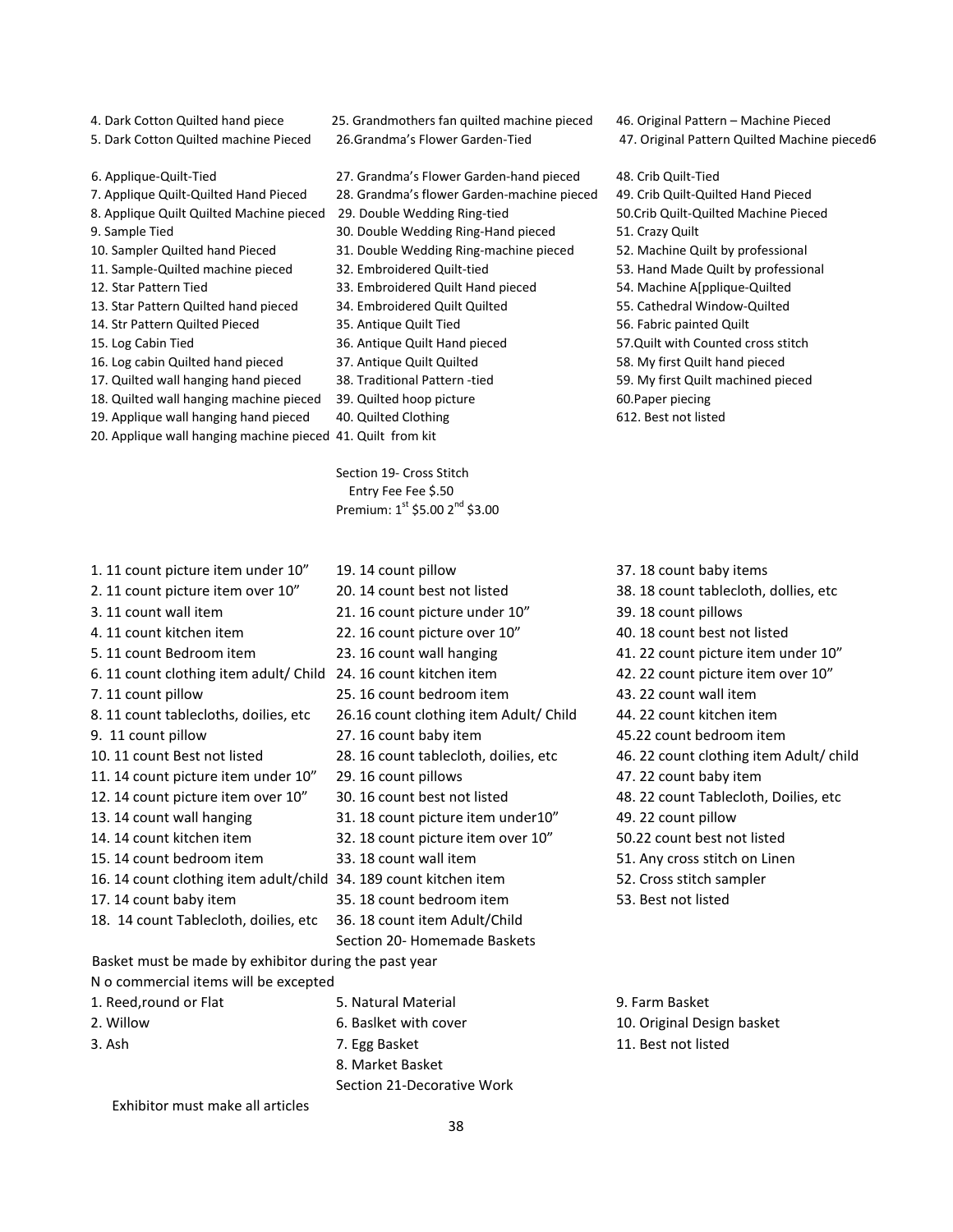| 1. Metal tooling                        | 21. Fancy Candle  |
|-----------------------------------------|-------------------|
| 2. Handmade Aluminum Tray               | 22. Ecology Art-9 |
| 3. Paper Mache                          | 23. 3 Dimension   |
| 4. Cooper Enameling                     | 24. Shell art     |
| 5. Best Lettering                       | 25. Quilting      |
| 6. Painting on Glass                    | 26. Wire Art      |
| 7. Silhouette                           | 27. Paper Twist   |
| 8. Split Bottom Chair                   | 28. Soft Sculptur |
| 9. Canned Chair                         | 29 Plaster Castir |
| 10. Rush Chair                          | 30. Toleware Pai  |
| 11. Soap Carving                        | 31. Handmade P    |
| 12. Bookends                            | 32. Wrought Iro   |
| 13. Desk Set                            | 33. Cane work (r  |
| 14. Hassock                             | 34. Reed Work     |
| 15. Wood Burning item(not wall Hanging) | 35. Raffia Work   |
| 16. Lamp                                | 36. Lead Glass It |
| 17. Best Mosaic                         | 37. Beaded Jewe   |
| 18. Loom Woven Item                     | 38. Hand Carved   |
| 19. Decorative Grape Vine Wreath        | 39. Decoupage     |
| 20. Fancy Decorated Egg                 | 40. Seed Picture  |

- 
- 1. Coin & Currency 10. Animals 19. Spoons 2. Nature History Specimens 11. Pictures 20. Magnets 3. Miniatures under "limited to 25 12. Photography-not large 21. Jewelry 4. Bells 13. Woodwork 22. Birds 5. Buttons 14. Horses 23. Vases 6. Bottles 15. Cup & Saucers or Mugs 24. Glass Shoes 7. China Collection 16. Salt & Pepper Shakers 25. Farm Display 8. Ceramic Collection 17. Post Card Albums 26. BNL
- 9. Dolls 18. Music Boxes

21. Fancy Candle **41. Beaded Jewelry** 22. Ecology Art-Shadow Box 42. Tin Can Craft 24. Shell art **Analyzis 24. Shell art** 44. Russian Punch Work 25. Quilting 25. Artificial Flower 6. Painting on Glass 26. Wire Art 46. Macrame 28. Soft Sculpture 48. Block Painting 29 Plaster Casting 29 Plaster Casting 29 Plaster Casting 29. Handmade Jewelry 10. Toleware Painting 10. Rush Chair 30. Silk Screen Item 13. Cane work (not chair) 53. Duplicate Stitch Article 14. Reed Work 54. Fried Wreath 15. Raffia Work 55. Ribbon Embroidery 16. Lamp 36. Lead Glass Item 56. Relief Carving 37. Beaded Jewelry 67. Decoy Carving 18. Hand Carved Wood Item 58. Soap Stone Carving 19. Decoupage 19. Company 19. Best Not Listed

Section 22 Hobbies Entry Fee \$.50 Premium:  $1^{st}$  \$5.00 2nd \$3.00

Section 23- Amateur Ceramics Entry Fee \$.50 Premium:  $1^{st}$  \$5.00  $2^{nd}$  \$3.00

| 1. Collection-6different items                            | 10. Unusual Glaze (art, etc)   |  |  |  |  |
|-----------------------------------------------------------|--------------------------------|--|--|--|--|
| 2. Hand molded Glazed, Decorative clay item 11. Lace Work |                                |  |  |  |  |
| 3. Molded Clay item, Decorative & Glaze                   | 12. Original Pattern or Design |  |  |  |  |
| 4. Hand Painted Glaze Plat(2 or more)                     | 13. Original Pattern or Design |  |  |  |  |
| 5. Best Potter's wheel Pie                                | 14. Polished under Glaze item  |  |  |  |  |
| THE FOLLOWING MUST BE ON COMMERCIAL MOLDS                 |                                |  |  |  |  |
| 6. Scraffito                                              | 15. Grog Decoration Item       |  |  |  |  |
| 7. Under glazes Painting                                  | 16. Sponge Decoration          |  |  |  |  |
| 8. Majolica Type                                          |                                |  |  |  |  |
| 9. Slip Painting                                          |                                |  |  |  |  |

23. 3 Dimension Pictures 43. Homemade Belt (not leather) 27. Paper Twist Item **1988 120 Millon**ging (not wood buring) 31. Handmade Plant Hanger 51. Artificial Flower Arrangement 12. Wrought Iron Wok 52. Country type item hand painted

- 
- 18. Unfired Stain
- 19. Jeweled Item(Pearls,Beads) 20. Antiqued Finish 21. Driftwood Item 22. Combination Fired glaze/unfired satin 23. Best not listed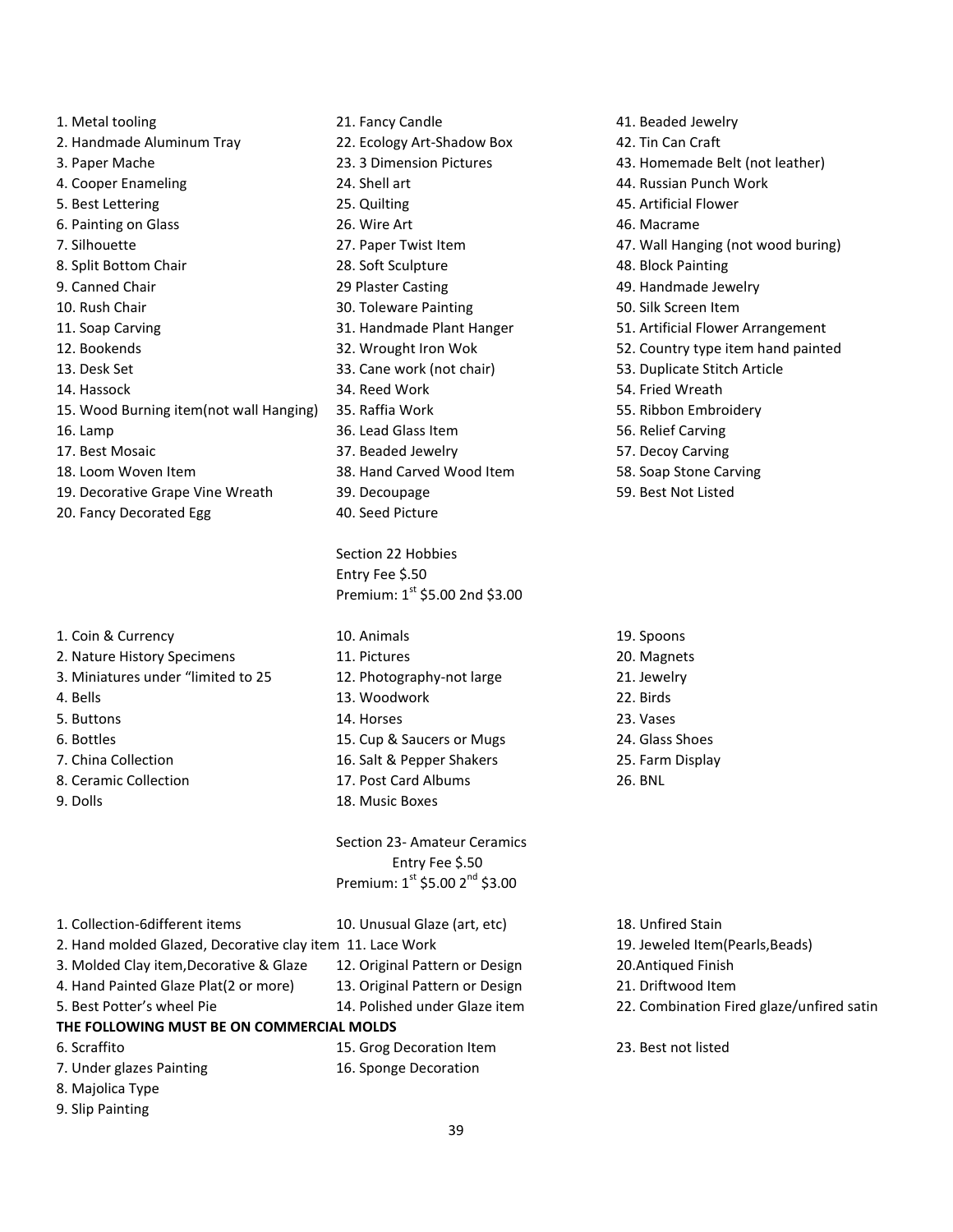|                                                           | Section 24 - Dolls                        |                                                             |  |  |  |  |  |
|-----------------------------------------------------------|-------------------------------------------|-------------------------------------------------------------|--|--|--|--|--|
| All dolls in classes1-6 mus be made entirely by exhibitor |                                           |                                                             |  |  |  |  |  |
| No plastic or china heads or hands                        |                                           |                                                             |  |  |  |  |  |
| All Cloth body homemade not crocheted                     |                                           |                                                             |  |  |  |  |  |
| 1. Handmade Baby Girl                                     | 7. China head doll, all made by exhibitor | 13. Fake fur animal                                         |  |  |  |  |  |
| 2. Handmade Girl doll                                     | 8. Doll with plastic face, not crocheted  | 14. China head, arms, legs on doll all made<br>By exhibitor |  |  |  |  |  |
| 3. Handmade boy doll                                      | 9. Crocheted doll                         | 15. Soft Sculptured doll                                    |  |  |  |  |  |
| 4. Handmade Raggedy Ann & Andy doll                       | 10. Crocheted Clown                       | 16. Rabbit Doll                                             |  |  |  |  |  |
| 5. Handmade old fashion Doll                              | 11. Crocheted Animal                      | 17. Best not listed                                         |  |  |  |  |  |
| 6. Handmade Clown Doll                                    | 12. Cloth Animal                          |                                                             |  |  |  |  |  |
|                                                           | Section 25- Homemade Wood Items           |                                                             |  |  |  |  |  |
| 1. Steep Stool                                            | 7. Wooden Yard Decoration                 | 13. Bird House                                              |  |  |  |  |  |
| 2. Shelf                                                  | 8. Wooden Horse                           | 14. Candel Holder                                           |  |  |  |  |  |
| 3. Quilt Rack Holder                                      | 9. Wooden Toy                             | 15. Bowl                                                    |  |  |  |  |  |
| 4. Lazy Susanne                                           | 10. Wooden Clock                          | 16. Napkin Holder                                           |  |  |  |  |  |
| 5. Shadow Box                                             | 11. Wooden Stand                          | 17. Jewelry Box                                             |  |  |  |  |  |
| 6. Plant Holder                                           | 12. Paper Towel Holder                    | 18. Best not listed                                         |  |  |  |  |  |
|                                                           | Section 26- Pallet Projects               |                                                             |  |  |  |  |  |
| Each Project must have a blueprint                        |                                           |                                                             |  |  |  |  |  |
| Pallets do not have to be whole                           |                                           |                                                             |  |  |  |  |  |
| You do Not have to use all of the Pallet                  |                                           |                                                             |  |  |  |  |  |
| New wood is not to be used                                |                                           |                                                             |  |  |  |  |  |
| Multiple pallets can be used                              |                                           |                                                             |  |  |  |  |  |
| 1. Home Décor                                             | 3. Indoor Furniture                       | 5. Best not listed                                          |  |  |  |  |  |
| 2. Outside Furniture                                      | 4. Outdoor Furniture                      |                                                             |  |  |  |  |  |
|                                                           |                                           |                                                             |  |  |  |  |  |
|                                                           | Section 27- Christmas Decoration          |                                                             |  |  |  |  |  |
| 1. Stocking                                               | 10. Silk Flower Arrangement               | 19. Christmas Deer                                          |  |  |  |  |  |
| 2. Wreath                                                 | 11. Beaded Item                           | 20. Christmas Sleigh                                        |  |  |  |  |  |
| 3. Angel                                                  | 12. Covered Basket                        | 21. Magnets                                                 |  |  |  |  |  |
| 4. Doll                                                   | 13. Candles and more                      | 22. Pillows                                                 |  |  |  |  |  |
| 5. Hanging                                                | 14. Christmas Swag                        | 23.Throw                                                    |  |  |  |  |  |
| 6. Tree Skirt                                             | 15. Christmas Beaded item                 | 24. Place mats                                              |  |  |  |  |  |
| 7. Tablecloth                                             | 16. Any Santa Clause                      | 25. Best not listed                                         |  |  |  |  |  |
| 8. Ornaments                                              | 17. Small Christmas tree Handmade         |                                                             |  |  |  |  |  |
| 9. Stuffed Animan                                         | 18. Small House or building               |                                                             |  |  |  |  |  |
|                                                           |                                           |                                                             |  |  |  |  |  |

Section 28- Recycling

Items must be made with all recycled material

1. Best not listed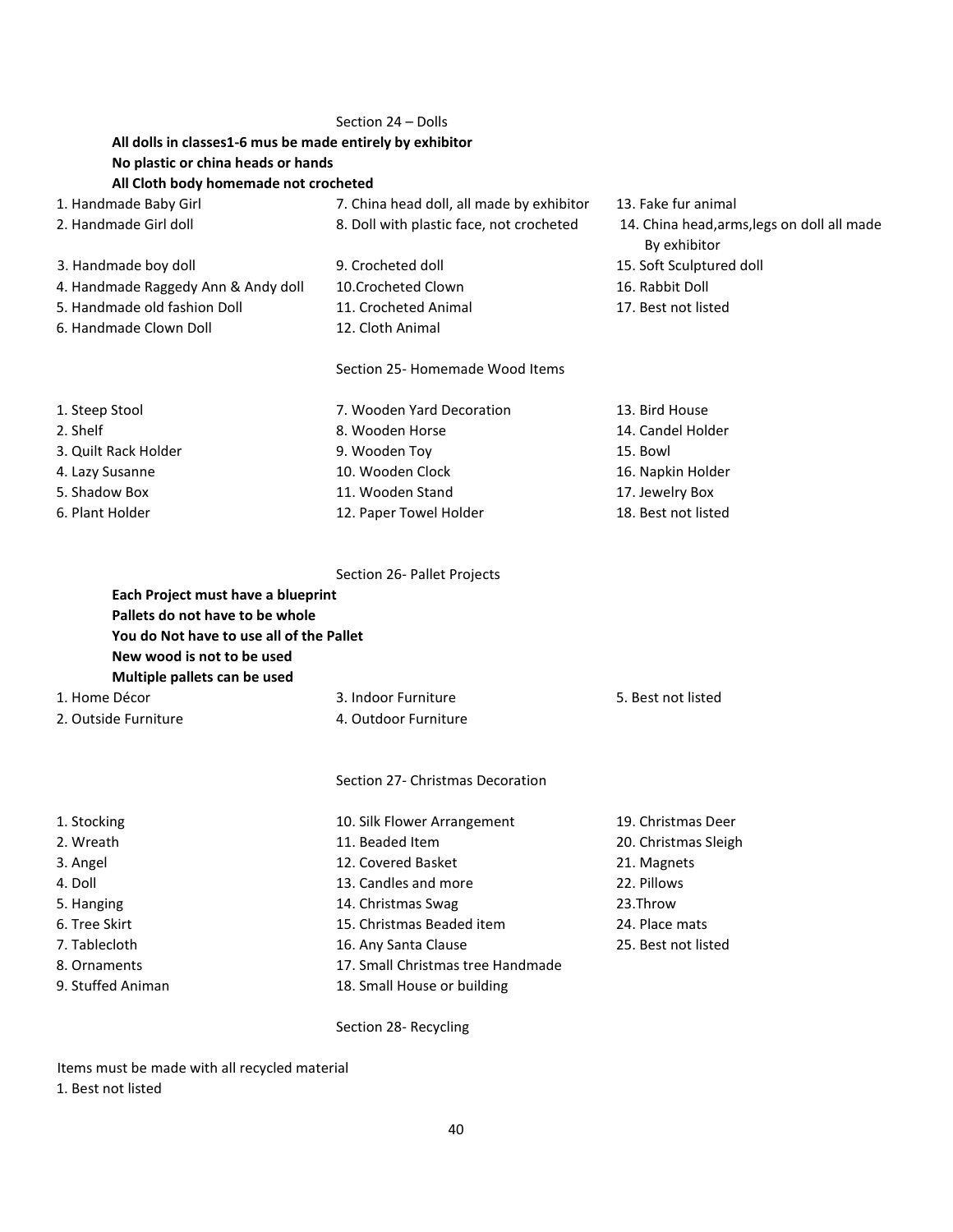Section 29- canned Foods

## Entry Fee \$.50 Premium: 1<sup>st</sup> \$5.00 2<sup>nd</sup> \$3.00

Entry will not be accepted if over 1 Year All Food items must be placed in standard glass container Score Card for Judging

### **APPEARANCE:**

| Color                | 20 Points | <b>Neatness</b>       | 20 Points                                      | <b>Clearness</b>                                         | 20 Points  |
|----------------------|-----------|-----------------------|------------------------------------------------|----------------------------------------------------------|------------|
| Label                | 20 Points | Pack                  | 20 Points                                      | Total                                                    | 100 Points |
| 1. Apples            |           | 8 Mincemeat           |                                                | 15. Raspberries                                          |            |
| 2. Blackberries      |           | 9. Pineapple          |                                                | 16. Strawberries                                         |            |
| 3. Blueberries       |           | 10. Peaches           |                                                | 17. Maple Syrup                                          |            |
| 4. Currants          |           | 11. Pears             |                                                | 18. Fruit Juice                                          |            |
| 5. Cherries          |           | 12. Plums             |                                                | 19. Applesauce                                           |            |
| 6. Grapes            |           | 13. Prunes            |                                                | 20. Best not listed                                      |            |
| 7. Gooseberries      |           | 14. Rhubarb           |                                                |                                                          |            |
|                      |           | Section 30- Jelly     |                                                |                                                          |            |
| 1. Crab Apple        |           | 6. Grape              |                                                | 11. Mint                                                 |            |
| 2. Appled            |           | 7. Peach              |                                                | 12. Elderberry                                           |            |
| 3. Blackberry        |           | 8. Plum               |                                                | 13. Blueberry                                            |            |
| 4. Cherry            |           | 9. Raspberry          |                                                | 14. Best not listed                                      |            |
| 5. Currant           |           | 10. Strawberry        |                                                |                                                          |            |
|                      |           |                       | Sectioin 31-Jam (crushed fruit is used in jam) |                                                          |            |
| 1. Blackberry        |           | 5. Cherry             |                                                | 9. Orange Marmalade                                      |            |
| 2. Currant           |           | 6. Blueberry          |                                                | 10. Blackberry                                           |            |
| 3. Grape             |           | 7. Strawberry         |                                                | 11. Best not listed                                      |            |
| 4.Raspberry          |           | 8. Peach              |                                                |                                                          |            |
|                      |           |                       |                                                | Section 32- Preserves (whole fruit is used in preserves) |            |
| 1. Cherry            |           | 5. Blueberry          |                                                | 9. Blackberry                                            |            |
| 2. Citron            |           | 6. Peach              |                                                | 10. Grapes                                               |            |
| 3. Ginger Pear       |           | 7. Pear               |                                                | 11. Best not listed                                      |            |
| 4. Plum              |           | 8. Strawberry         |                                                |                                                          |            |
|                      |           | Section 33- Conserves |                                                |                                                          |            |
| 1. Cherry            |           | 5. Orange             |                                                | 8. Pineapple                                             |            |
| 2. Combination Fruit |           | 5. Orange             |                                                | 9. Strawberry                                            |            |
| 3. Grape             |           | 6. Peach              |                                                | 10. Best not listed                                      |            |
| 4. Grapefruit        |           | 7. Plum               |                                                |                                                          |            |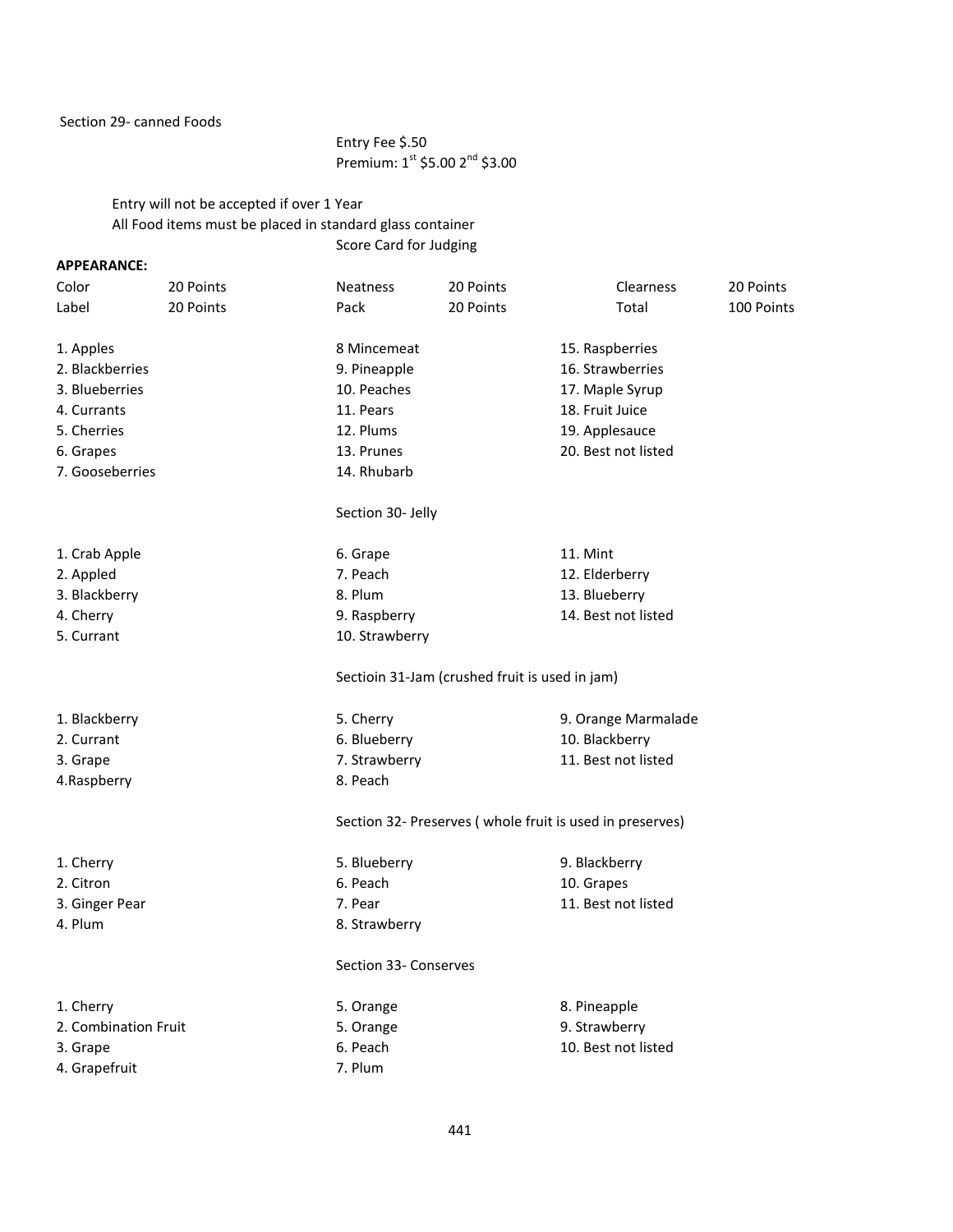# 1. Pickled Beets 6. Dill Pickles 11. Pickled Pears 2. Pickled Beans 7. Icicle Pickles 12. Pickled Crab Apples 3. Sweet Chunky Cucumber Pickles 8. Our green Pickles 13. Pickled Green Tomatoes 4. Sweet ripe Cucumber 9. Mustard Pickles 14. Watermelon Pickles 5. Bread & Butter Pickles 10. Mixed Pickles 15. Best not listed Section 35- Relish 1. Beet Relish 5. Chili Sauce 9. Salsa 2. Chow cow 6. Catsup 6. Catsup 10. Best not listed 3. Corn Relish 7. Cucumber Relish 4. Pickle Relish 8. Pepper Relish Section 36- Vegetables 1. Aspargus 13. Summer Squash 1. Aspargus 13. Summer Squash 1. Aspargus 13. Summer Squash 1. 2. Beets and the state of the state 8. Corn and the squash of the squash state 8. Corn and the squash 3. Corn and the squash 3. Corn and 14. Winter Squash 3. Beans (green) 9. Greens (any Kind) 15. Tomato Sauce 4. Lima Beans 10. Peas 10. Peas 16. Spaghetti Sauce 5. Beans (yellow) 11. Peppers 17. Tomato Paste 6. Carrots 12. Tomatoes 18. Best not listed

Section 34- Pickles

Section 37- Display Entry Fee \$2.00 Premium:  $1^{st}$  \$10.00  $2^{nd}$  \$8.00

Best display of 12 canned mixed variety of vegetables, fruits, Jelly, Jams, Preserve, meats etc., By exhibitor artistically displayed and labeled. Not all of one kind. Best Display of 5 Dry mix jar items.

> Section 38- Yeast Breads Entry Fee \$.50 Premium:  $1^{\text{st}}$  \$5.00  $2^{\text{nd}}$  \$3.00

All entries must have a completed recipe card 3x5 attached neat and legible Exhibits all baked goods in clear plastic unsealed bags All food should be entered in disposable containers

| 1. Loaf Bread             | 5. Rye Bread                                        | 9. 6 Cinnamon Rolls        |
|---------------------------|-----------------------------------------------------|----------------------------|
| 2. Loaf Whole Wheat Bread | 6. Yeast Bread-Not Listed                           | 10. Yeast Rolls not listed |
| 3. Coffee Cake or Ring    | 7. 6 Yeast rolls - Plain                            | 11. Best not listed        |
| 4. Raisin Bread           | 8. 6 Yeast rolls-Sweet                              |                            |
|                           | Section 39- Quick Breads (No baking cups or liners) |                            |
| 1. Baking Powder biscuits | 7. Date bread                                       | 13. Date Muffins-6         |
| 2. Banana Bread           | 8. Orange Bread                                     | 14. Fruit Muffin $-6$      |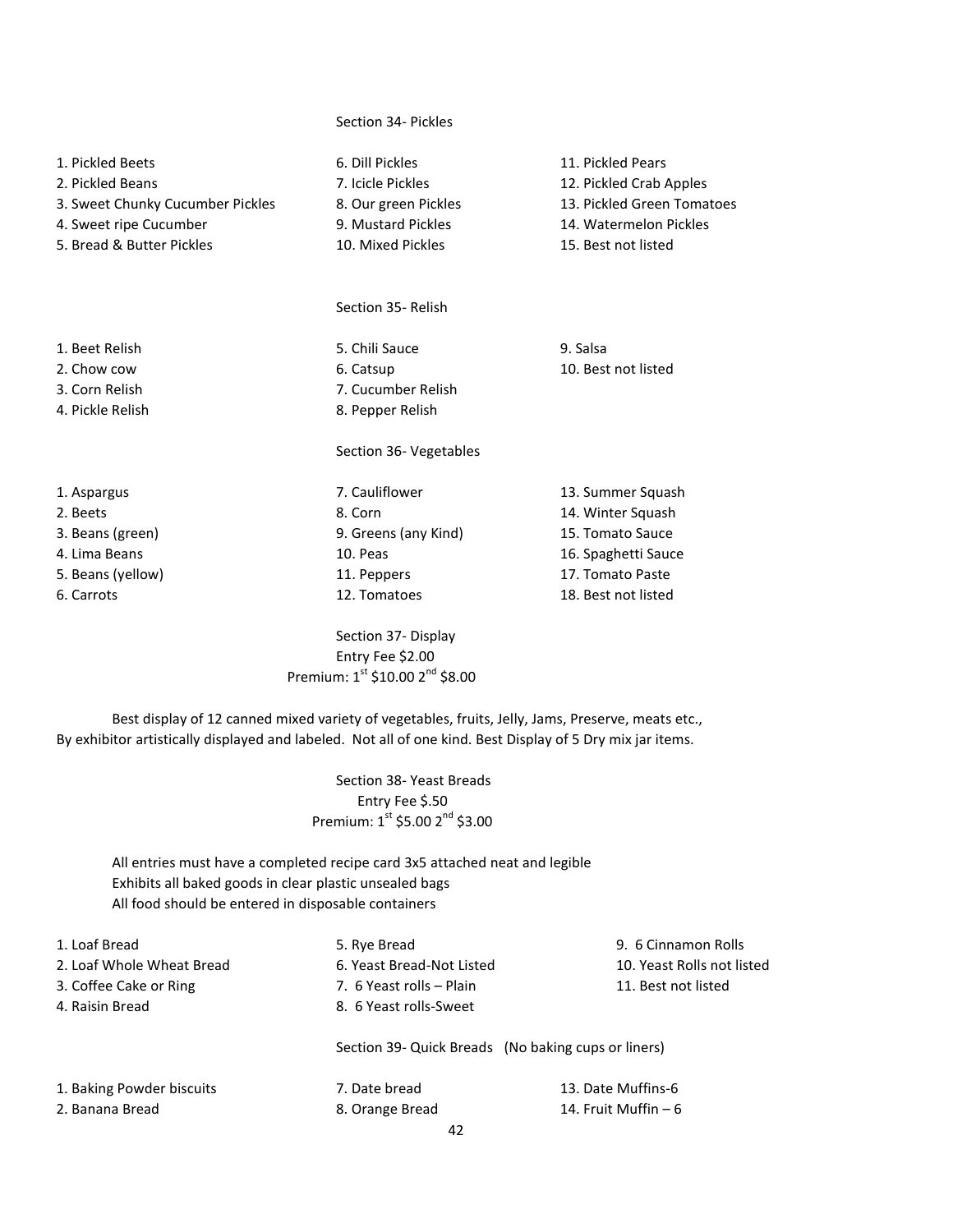- 
- 
- 
- 

No baking cups or liner Display on Disposal plate

- 
- 
- 
- 
- 5. Chocolate layer cake -any filling 12.Sponge cake- no frosting 19.Pumpkin cake roll
- 
- 7. Coconut Layer cake any filling 14. Yellow Cake -No Frosting

4 items required in each class Display on disposable plate

- 
- 
- 
- 
- 5. Decorated Christmas Cookies 11. Oatmeal Cookies
- 

- 
- 
- 

- 2. Fried cakes-plain 5. 3. Ginger bread 6.
- 
- 
- 
- 
- 

4. Corn Bread 10. Blueberry Bread 16. Lemon Bread 5. Cranberry Bread 11. Other Bread-not listed 17. Best not listed 6. Nut Bread 12. Bran Muffin

Section 40- Cakes and Cupcakes

1. Angel Food -No frosting 8. Lemon Cake 15. Best Cake not listed 2. Applesauce- No Frosting 16. Waple Nut Cake 16. White Cupcake -Frosted-3 4. Chocolate loaf – no frosting 11. Spiced cake – no frosting 18. Best Cupcake not listed- 3 6. Cheese cake 13. White loaf cake- no frosting 20.Best not listed

Section 41- Cookies

3. Brown Bread 9. Zucchini Bread 15. Other Muffins- Not Listed

3. Carrot Cake 10. Rolled Jelly Cake 17. Chocolate Cupcakes Frosted-3

- 1. Brownies 7. Sugar Cookies 13. Refrigerator Cookies 2. Butterscotch Brownies 8. Ginger Snaps 14. Refrigerator Sugar Cookies 3. Chocolate Cookies 9. Molasses Cookies 15. Pumpkin Cookies 4. Chocolate Chip Cookies 10. Molasses Rolled Cookies 16. Best not listed
- 6. Filled Cookies 12. Peanut Butter Cookies

#### Section 42- Pies

1. Apple 6. Lemon 11. Rhubarb 6. Lemon 11. Rhubarb 2. Berry **12. Strawberry Rhubarb** 7. Mince 12. Strawberry Rhubarb 3. Cherry 13. Peach 2014 13. Peach 2. Peach 2. Peach 2. Peach 2. Peach 3. Peach 4. Chiffon **14. Pineapple** 14. Pineapple 5. Custard 10. Raisin 15. Best not listed

#### Section 43- Miscellaneous

| 1. Raised Donuts plain | 4. Chocolate Fudge -4 1" pieces                       | 7. Brown Sugar Fudge-4-1"pieces |
|------------------------|-------------------------------------------------------|---------------------------------|
| 2. Fried cakes-plain   | 5. Maple Fudge-4-1" pieces                            | 8. Pumpkin Log                  |
| 3. Ginger bread        | 6. Peanut Butter Fudge-4-1" picies 9. Best not listed |                                 |
|                        | Section 44- Sugar Free                                |                                 |
| 1. Candy               | 5. Brownies                                           | 9. Canned Fruit                 |
| 2. Cookies             | 6. Bread                                              | 10. Muffins                     |
| 3. Cake                | 7. Jam                                                | 11. Pickles                     |
| 4. Pie                 | 8. Jelly                                              | 2. Best not listed              |